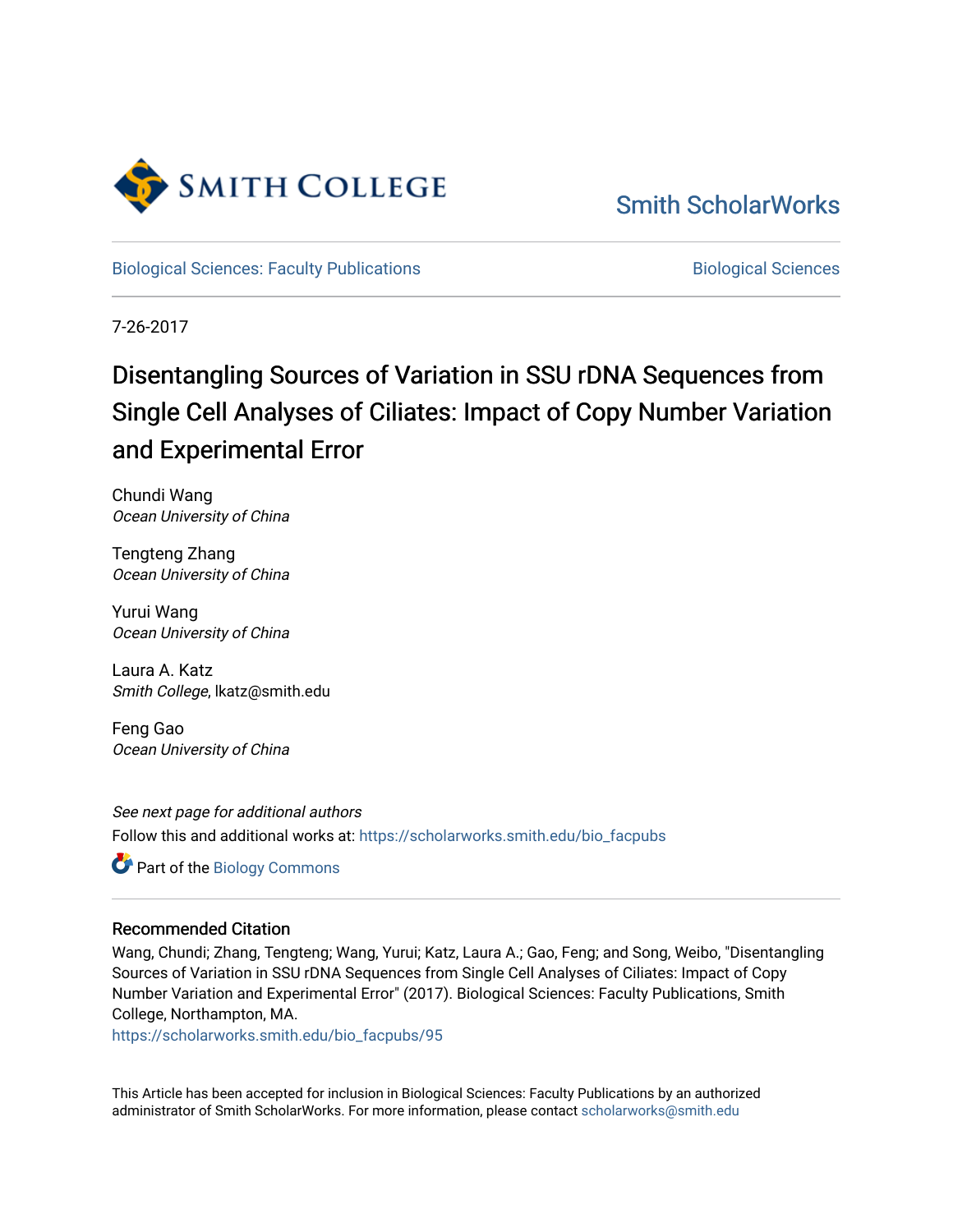### Authors

Chundi Wang, Tengteng Zhang, Yurui Wang, Laura A. Katz, Feng Gao, and Weibo Song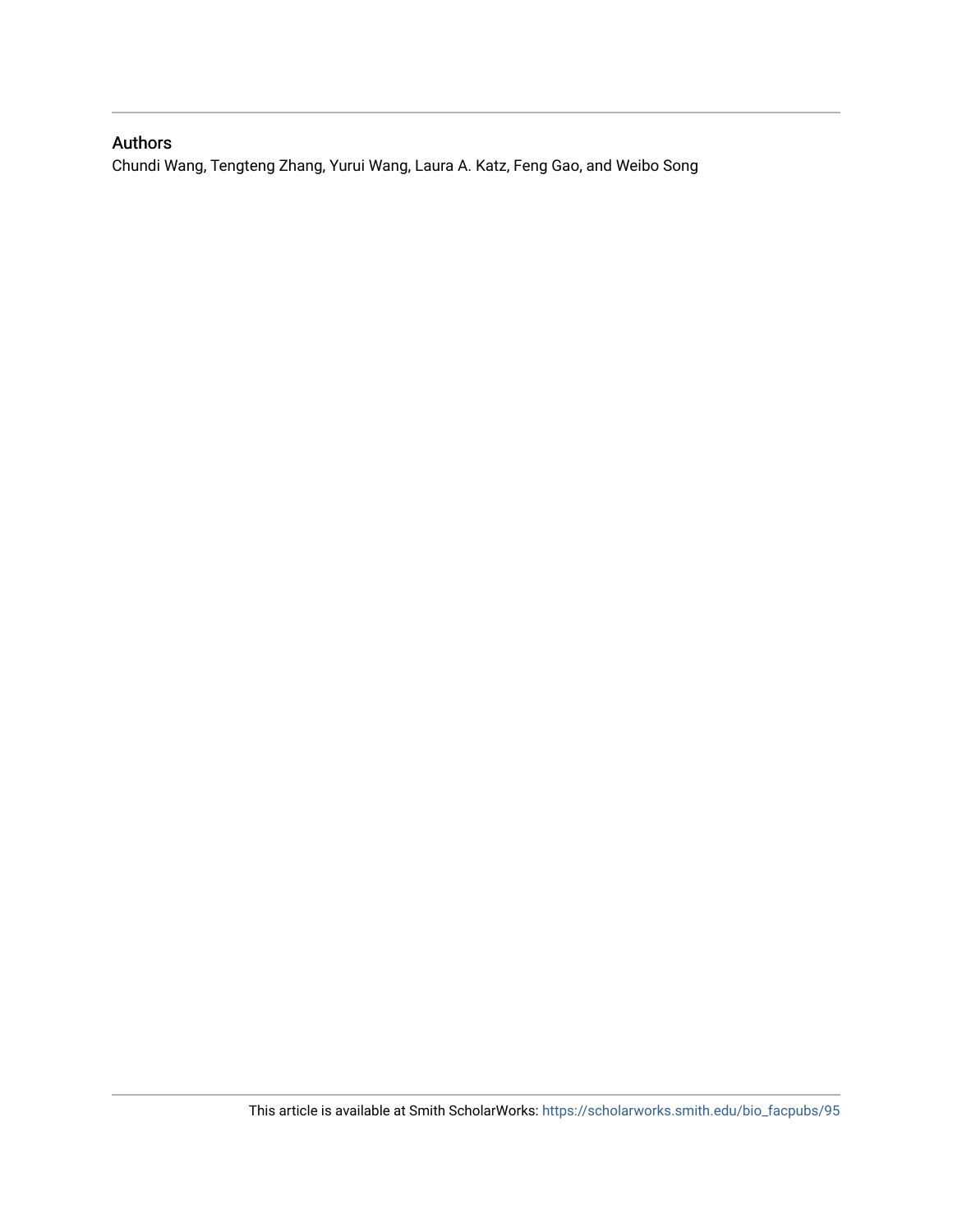## **PROCEEDINGS B**

#### rspb.royalsocietypublishing.org

## Research



Cite this article: Wang C, Zhang T, Wang Y, Katz LA, Gao F, Song W. 2017 Disentangling sources of variation in SSU rDNA sequences from single cell analyses of ciliates: impact of copy number variation and experimental error. Proc. R. Soc. B 284: 20170425. http://dx.doi.org/10.1098/rspb.2017.0425

Received: 27 February 2017 Accepted: 19 June 2017

## Subject Category:

Ecology

Subject Areas: microbiology, ecology

#### Keywords:

ciliophora, polymerase fidelity, rDNA polymorphism, rDNA copy number, quantitative polymerase chain reaction

#### Author for correspondence:

Feng Gao e-mail: [gaof@ouc.edu.cn](mailto:gaof@ouc.edu.cn)

Electronic supplementary material is available online at [https://dx.doi.org/10.6084/m9.](https://dx.doi.org/10.6084/m9.figshare.c.3825514.v1) [figshare.c.3825514.v1.](https://dx.doi.org/10.6084/m9.figshare.c.3825514.v1)

THE ROYAL SOCIETY **PUBLISHING** 

# Disentangling sources of variation in SSU rDNA sequences from single cell analyses of ciliates: impact of copy number variation and experimental error

Chundi Wang<sup>1</sup>, Tengteng Zhang<sup>1</sup>, Yurui Wang<sup>1</sup>, Laura A. Katz<sup>2</sup>, Feng Gao<sup>1,3</sup> and Weibo Song<sup>1,4</sup>

<sup>1</sup> Insititute of Evolution and Marine Biodiversity, Ocean University of China, Qingdao 266003, People's Republic of China

<sup>2</sup>Department of Biological Sciences, Smith College, Northampton, MA 01063, USA

<sup>3</sup> Key Laboratory of Mariculture (Ocean University of China), Ministry of Education, Qingdao 266003, People's Republic of China

<sup>4</sup>Laboratory for Marine Biology and Biotechnology, Qingdao National Laboratory for Marine Science and Technology, Qingdao 266237, People's Republic of China

FG, [0000-0001-9395-0125](http://orcid.org/0000-0001-9395-0125)

Small subunit ribosomal DNA (SSU rDNA) is widely used for phylogenetic inference, barcoding and other taxonomy-based analyses. Recent studies indicate that SSU rDNA of ciliates may have a high level of sequence variation within a single cell, which impacts the interpretation of rDNA-based surveys. However, sequence variation can come from a variety of sources including experimental errors, especially the mutations generated by DNA polymerase in PCR. In the present study, we explore the impact of four DNA polymerases on sequence variation and find that low-fidelity polymerases exaggerate the estimates of single-cell sequence variation. Therefore, using a polymerase with high fidelity is essential for surveys of sequence variation. Another source of variation results from errors during amplification of SSU rDNA within the polyploidy somatic macronuclei of ciliates. To investigate further the impact of SSU rDNA copy number variation, we use a high-fidelity polymerase to examine the intra-individual SSU rDNA polymorphism in ciliates with varying levels of macronuclear amplification: Halteria grandinella, Blepharisma americanum and Strombidium stylifer. We estimate the rDNA copy numbers of these three species by single-cell quantitative PCR. The results indicate that: (i) sequence variation of SSU rDNA within a single cell is authentic in ciliates, but the level of intraindividual SSU rDNA polymorphism varies greatly among species; (ii) rDNA copy numbers vary greatly among species, even those within the same class; (iii) the average rDNA copy number of Halteria grandinella is about  $567893$  (s.d.  $= 165481$ ), which is the highest record of rDNA copy number in ciliates to date; and (iv) based on our data and the records from previous studies, it is not always true in ciliates that rDNA copy numbers are positively correlated with cell or genome size.

## 1. Introduction

The nuclear ribosomal DNA (rDNA) locus, which includes the small subunit (SSU) rDNA, the large subunit (LSU) rDNA, the 5.8S rDNA and the internal transcribed spacers (ITS1 and ITS2), is a useful marker for comparisons of organisms from a range of taxonomic levels [[1,2\]](#page-9-0). It has been widely used for phylogenetic inference and barcoding technology of eukaryotic microbes [[3](#page-9-0)–[9\]](#page-10-0). In particular, the SSU rDNA is a universal marker for phylogenetic analyses, as well as identifications and classifications of microbes [[10](#page-10-0)–[12](#page-10-0)]. Moreover, rDNA-based barcoding and high-throughput environmental sequencing have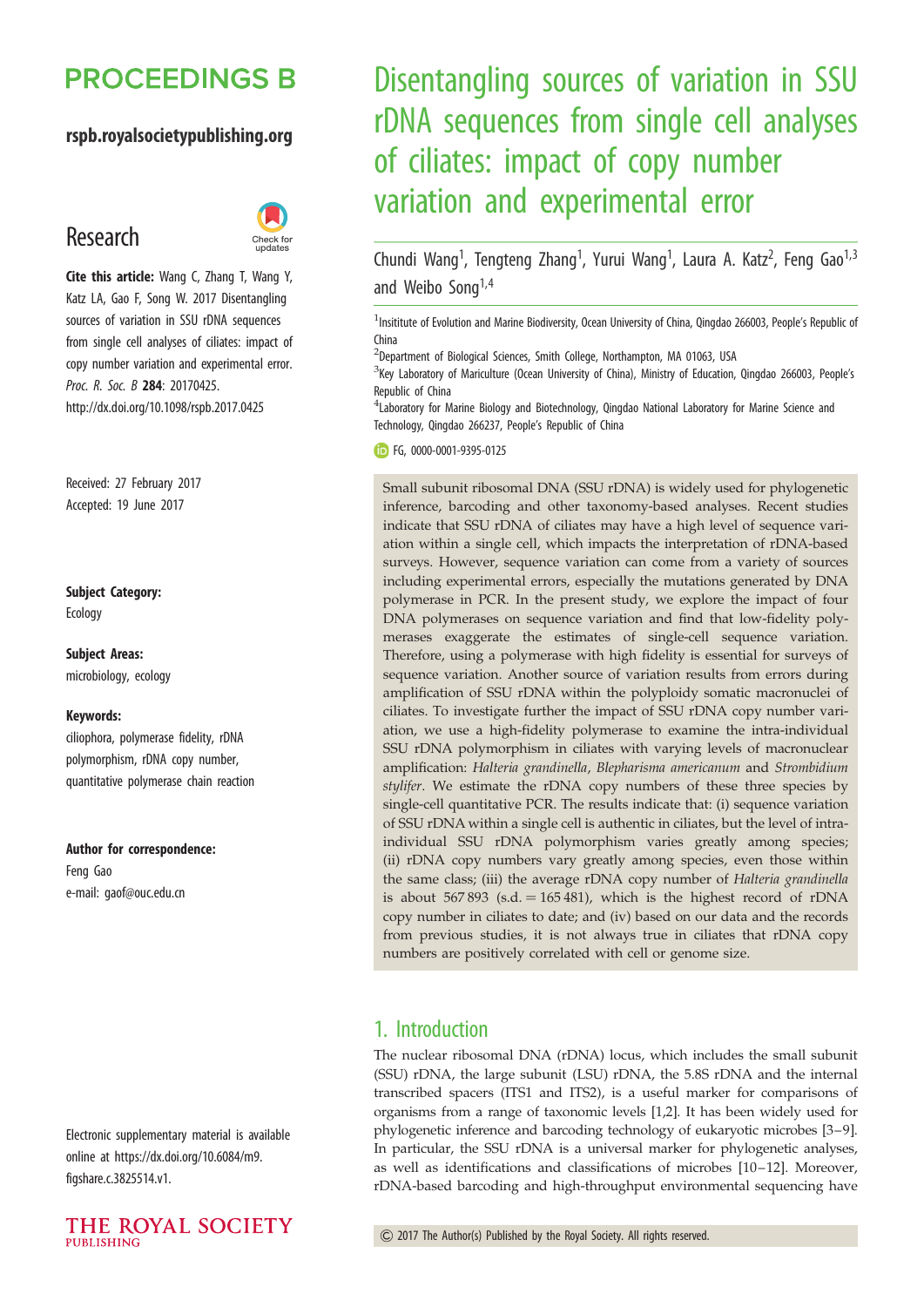2

become the mainstream approaches to address fundamental questions of microbial diversity, ecology and biogeography  $[13 - 15]$  $[13 - 15]$  $[13 - 15]$ .

The rDNA copy number of a broad range of eukaryotes is highly variable, and extrachromosomal copies are often generated in eukaryotic species [[16\]](#page-10-0). In animals and plants, the rDNA copy number ranges are  $39-19300$  and  $150-26048$ , respectively [[17\]](#page-10-0), while in fungi estimates are from 60 to 220 [\[18](#page-10-0)]. In eukaryotic microbes, rDNA copy numbers range from 61 to 36 896 in dinoflagellates, and 200 to 12 812 in diatoms [[19,20](#page-10-0)]. Ciliates' extensive processing of the germline rDNA locus yields many extrachromosomal copies in somatic macronuclei [[21\]](#page-10-0). In the class Spirotrichea, estimates are 100 000 rDNA copies per macronucleus in Oxytricha nova and 200 000 in Stylonychia lemnae [[21,22](#page-10-0)]. Other estimates are approximately 316 000 rDNA copies in Vorticella sp. (CI: Oligohymenophorea) [\[23](#page-10-0)] and 59 000 to 80 000 in Chilodonella uncinata (CI: Phyllopharyngea) [\[24](#page-10-0)].

Numerous studies indicate both intra-specific (among the individuals of a given species) and intra-individual (among the copies of a given individual) variability in rDNA sequences [\[25](#page-10-0) –[28\]](#page-10-0). Intra-specific variability of rDNA is documented in a range of organisms, including pinyon pine [\[29](#page-10-0)], dinoflagellates [\[30](#page-10-0)–[32](#page-10-0)] and diatoms [\[33](#page-10-0)]. Intra-individual variation has been detected in some fungal species [\[34](#page-10-0)] and dinoflagellates [[35\]](#page-10-0) using PCR amplification, cloning and sequencing approaches. Ciliates have also been argued to have intra-specific and intra-individual rDNA variation [\[23](#page-10-0),[36](#page-10-0) –[38\]](#page-10-0). For example, the intra-specific SSU rDNA variation can reach up to 1.6% in Gastrostyla pulchra (CI: Spirotrichea) between the marine and estuarine strains [\[37](#page-10-0)], and the intra-individual ITS variation is estimated to be as high as 0.96% in a Vorticella species [\[23](#page-10-0)]. However, sequence variation can be biological (i.e. generated through DNA amplification and replication during the life cycle of the organism) or experimental errors (i.e. mutations introduced by polymerase during PCR amplification).

To explore the sources of high intra-individual polymorphism in ciliates, we assess the impacts of four polymerases on the sequence variation. Based on these findings, we then use a high-fidelity polymerase to investigate the intra-individual polymorphism of three ciliate species: Blepharisma americanum (CI: Heterotrichea), Halteria grandinella and Strombidium stylifer (CI: Spirotrichea; [figure 1](#page-4-0)). We also assess the rDNA copy number within a single cell of these species using quantitative PCR (qPCR) to examine the relationship between polymorphism and rDNA copy number.

## 2. Material and methods

#### (a) Ciliate culture and identification

In October 2014, we collected Halteria grandinella and Strombidium stylifer from a pond of Baihuayuan Park (36°04' N, 120°22' E) and from Golden Beach (35°58' N, 120°15' E) in Qingdao, China, respectively. We isolated Blepharisma americanum from Yangtze River in Chongqing, China (29°36' N, 106°59' E) in September 2014. All the three species were picked up with a micropipette from water samples and cultured at room temperature  $(25^{\circ}C)$ in filtered and autoclaved water taken from each site, with rice grains added to enrich bacterial food. We determined species identity by observation of living morphology and protargol impregnation method [[39](#page-10-0)].

#### (b) DNA extraction

We washed a mid-sized single cell with filtered and autoclaved water five times and then transferred it to a 1.5 ml Eppendorf tube with about  $0.5 \mu l$  water. Genomic DNA was isolated using Extraction Solution, Tissue Preparation Solution, and Neutralization Solution B in REDExtract-N-Amp Tissue PCR Kit (Sigma, St. Louis, MO) following the manufacturer's protocol, which we modified by using only 1/10 of suggested volume for each solution. The final volume of the solution was about  $23 \mu$ l. We sampled three cells for each morphospecies.

#### (c) Fidelity verification test of four DNA polymerases

We amplified the full length SSU rDNA of B. americanum with universal primers [[40](#page-10-0)] using PfuTurbo DNA polymerase (Agilent Technologies, USA). PCR products were purified by EasyPure PCR Purification Kit (Transgen Biotech, China), and then cloned using pEASY-T1 Cloning Kit (Transgen Biotech, China). One clone was picked randomly and cultured in LB broth medium for 15 h to extract the plasmid using Sanprep Plasmid Miniprep Kit (Sangon Biotech, Shanghai). Afterwards, PfuTurbo DNA polymerase (Cat. #600250, Agilent Technologies, USA), Q5 Hot Start High-Fidelity DNA Polymerase (Cat. #M0493 L, New England Biolabs, USA), ExTaq DNA polymerase (Cat. #RR001A & #RR003A, TaKaRa, Japan) and Taq DNA Polymerase (Cat. #EP0402, Thermo Fisher Scientific, USA) were used to amplify the SSU rDNA in the plasmid with universal primers [[40](#page-10-0)]. PCR and cloning were performed as described above. The SSU rDNA in the plasmid was sequenced bidirectionally both in GENEWIZ Incorporated Company (Beijing, China) and Shanghai Sunny Biotechnology Company (Shanghai, China) to reduce the impact of errors caused by sequencing. For each polymerase, we sequenced 20 clones at the Shanghai Sunny Biotechnology Company and also sequenced four of these at the GENEWIZ Incorporated Company. The sequencing data from the two companies are identical, which indicates that no error was introduced by sequencing.

#### (d) DNA polymorphism and nucleotide diversity

The full length SSU rDNA of B. americanum was amplified by Q5 and ExTaq DNA polymerases. The SSU rDNA of H. grandinella and S. stylifer was amplified using Q5 DNA polymerase. PCR and cloning were performed as described above. For each individual and polymerase, 20 to 25 clones were sequenced at the GENEWIZ Incorporated Company.

Contigs were assembled by SeqMan (DNAStar) and chromatograms were inspected individually to confirm that polymorphisms were indeed real. Sequences were aligned using BIOEDIT v. 7.0.1 to identify the polymorphic sites [[41](#page-10-0)]. MEGA v. 6.06 was used to calculate pairwise distance [[42](#page-10-0)]. We calculated the number of polymorphic sites, haplotype diversity (Hd) and nucleotide diversity  $(\pi)$  using DNASP v. 5.10 [[43](#page-10-0)]. Pearson's correlation analyses were calculated by SPSS v. 18.0 with default parameters [\[44\]](#page-10-0).

#### (e) Quantitative real-time PCR assays

The plasmids containing the SSU rDNA of B. americanum, H. grandinella and S. stylifer were constructed according to the procedures described above and used as standards for qPCR assays, respectively. We used serial 10-fold dilutions  $(10^{-1}$  to  $10^{-7}$ ) to obtain standard curves. The concentrations of plasmids were measured by QUBIT 3.0 (Invitrogen, USA). In order to avoid contaminations, specific primers were designed in variable regions of SSU rDNA for each species (electronic supplementary material, table S2).

Reactions were performed using EvaGreen qPCR Master-Mix–Low Rox (Applied Biological Materials Inc., Canada) in a final volume of 25  $\mu$ l containing 12.5  $\mu$ l 2 × qPCR mix, 0.5  $\mu$ M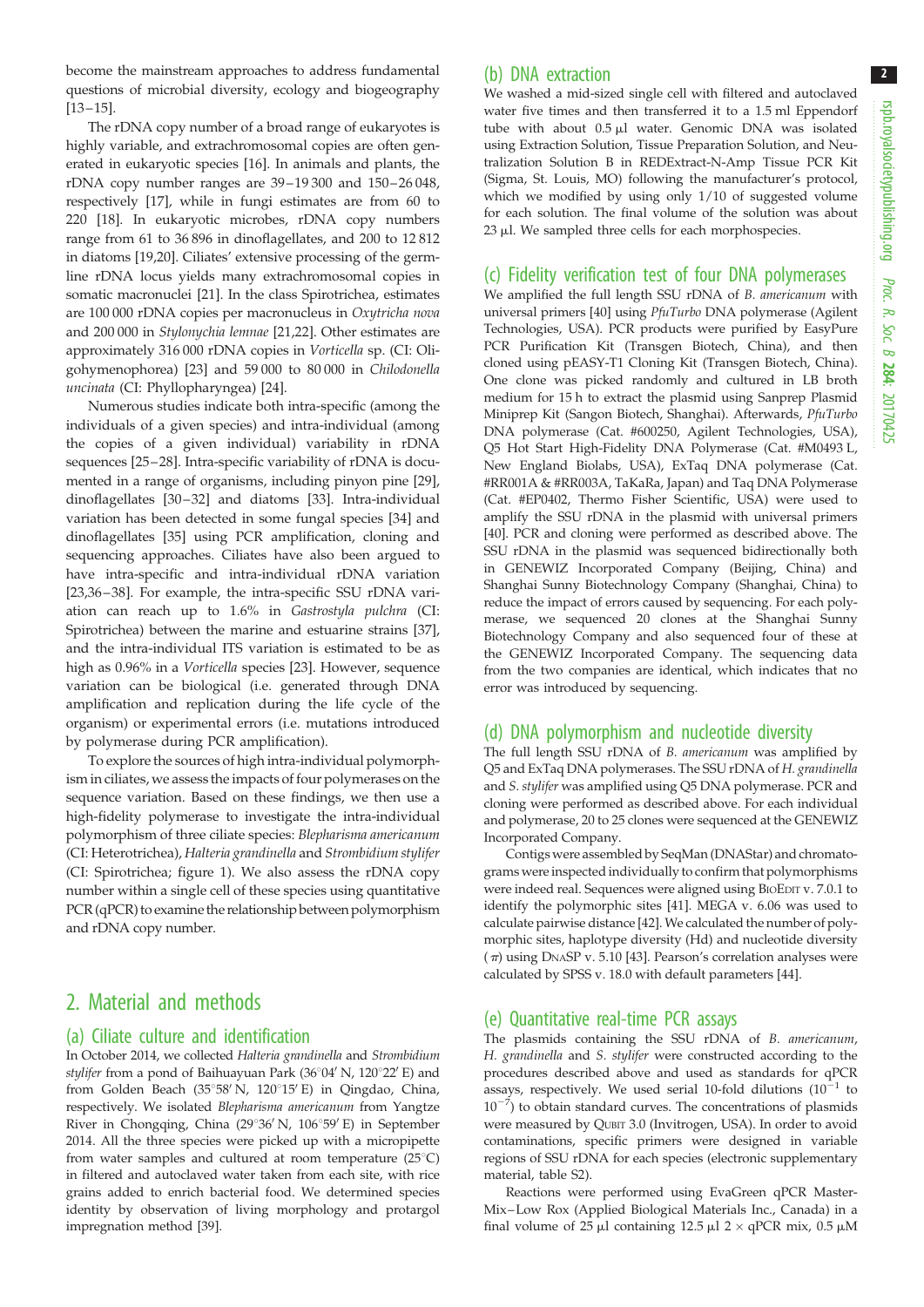3

<span id="page-4-0"></span>

Figure 1. Phylogeny and morphology of ciliates, highlighting target taxa Blepharisma americanum (a,b), Strombidium stylifer ( $c-q$ ) and Halteria grandinella (h,i). The phylogenetic tree based on small subunit ribosomal RNA gene sequences shows the positions of the three focal taxa: B. americanum, S. stylifer and H. grandinella. Asterisk indicates the disagreement in topology of BI and ML trees. The scale bar corresponds to five substitutions per 100 nucleotide positions. (a) ventral view of a representative of B. americanum; arrows mark the food vacuoles and arrowhead points out the contractile vacuole. (b) Photograph of a bending B. americanum, to show the flexibility of the body.  $(c-a)$  Photographs of S. stylifer; arrowheads in (c) and (d) indicate the apparent tail, and arrows in (f) and (q) indicate the extrusomes of ventral and dorsal sides, respectively. (h,i) Pictures of H. grandinella; arrow and arrowhead in (i) mark the contractile vacuole and micronucleus, respectively. Scale bars, 70  $\mu$ m (a,b); 15  $\mu$ m (c–q); and 10  $\mu$ m (h,i). (Online version in colour.)

of each primer,  $1 \mu l$  of total genomic DNA and 6.5  $\mu l$  of tridistilled and autoclaved water. All reactions were performed in triplicate with an ABI 7500 Fast Real-Time PCR System (Applied Biosystems). The PCR programme started with an initial soaking step at  $50^{\circ}$ C for 2 min and  $98^{\circ}$ C for 2 min; followed by 40 cycles of denaturation at 98 $^{\circ}$ C for 10 s, annealing at 55 $^{\circ}$ C for 10 s, and extension at  $68^{\circ}$ C for 30 s; and finally a melting curve stage (preprogramed in system as following:  $95^{\circ}$ C for  $15$  s,  $60^{\circ}$ C for 1 min, 95 $^{\circ}$ C for 30 s and 60 $^{\circ}$ C for 15 s). The number of molecules in the standards was calculated using the website [http://cels.uri.edu/](http://cels.uri.edu/gsc/cndna.html) [gsc/cndna.html](http://cels.uri.edu/gsc/cndna.html) [\[45\]](#page-10-0). The efficiency of amplification (E) was calculated as  $E = (10^{-1/k} - 1) \times 100\%$ , where k is the slope of standard curve. As we used only 1  $\mu$ l out of 23  $\mu$ l total genomic DNA in the qPCR, the final copy number for each individual was multiplied by 23.

#### (f) Phylogenetic analyses

Phylogenetic analyses include three most common SSU rDNA sequences of H. grandinella, B. americanum and S. stylifer, and 50 sequences downloaded from NCBI GenBank database (accession numbers as shown in figure 1). All sequences were aligned using the GUIDANCE2 Server [\[46\]](#page-10-0) with default settings and further modified manually using BIOEDIT v. 7.0.1 [[41](#page-10-0)]. Maximum-likelihood (ML) analyses were performed in CIPRES Science Gateway using RAxML-HPC2 on XSEDE v. 8.1.24 [\[47\]](#page-11-0) with the model of  $GTRGAMMA + I$ . The reliability of internal branches was assessed using a non-parametric bootstrap method with 1000 replicates. Bayesian inference (BI) analysis was carried out using MRBAYES on XSEDE v. 3.2.6 with the model GTR  $+$  I + G (selected by MRMODELTEST v. 2.0 [\[48\]](#page-11-0)) in CIPRES Science Gateway. Markov chain Monte Carlo simulations were run with two sets of four chains for 6 000 000 generations with a frequency of 100 generations, and 25% were discarded as burn-in. MEGA v. 6.06 [[42](#page-10-0)] was used to visualize tree topologies.

The SSU rRNA sequence of H. grandinella was selected as an example to predict the secondary structure following the previous model of Tetrahymena canadensis (M26359, [http://rrna.uia.ac.be\)](http://rrna.uia.ac.be) using MFOLD ([http://unafold.rna.albany.edu/?q=mfold\)](http://unafold.rna.albany.edu/?q=mfold) with default parameters [\[49](#page-11-0)]. RNAVIZ v. 2.0.0 was used for aesthetic adjustment [\[50](#page-11-0)].

## 3. Results

## (a) The impact of varying polymerases on estimates of sequence variation

In order to test the impact of varying DNA polymerases on estimates of rDNA diversity, we used four DNA polymerases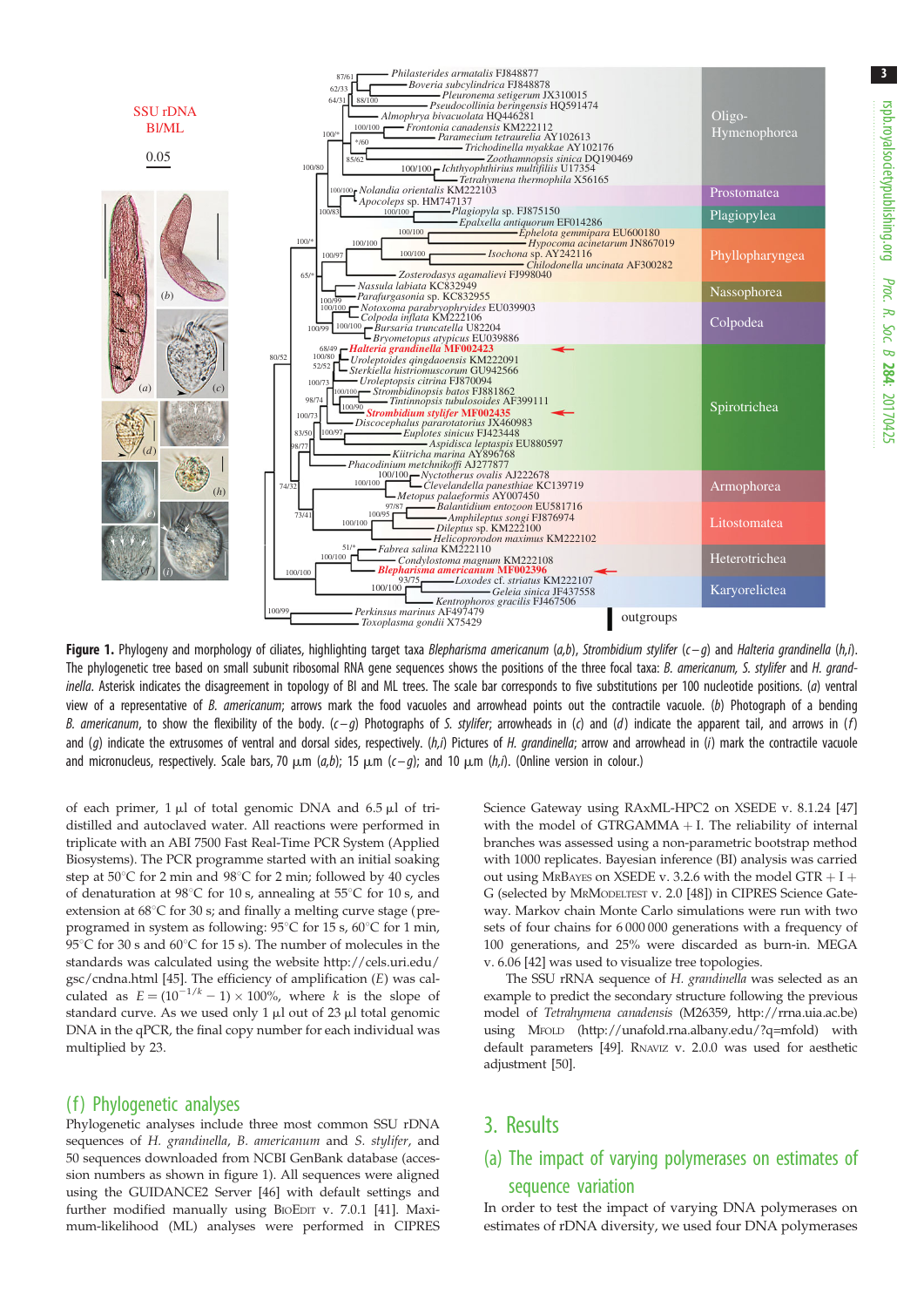<span id="page-5-0"></span>Table 1. Genetic distances and polymorphic sites of SSU rDNA from 20 clones generated in PCRs using four DNA polymerases.  $\pi$ , nucleotide diversity; Hd, haplotype diversity; max and min, the maximum and minimum value of pairwise genetic distances; n, range of polymorphic sites per sequence compared with template; p, numbers of polymorphic sites in relation to SSU rDNA length in %; s.d., standard deviation.

|  | pairwise genetic distance $(\times 10^{-2})$ |       |       |       |                              |     |      |       |
|--|----------------------------------------------|-------|-------|-------|------------------------------|-----|------|-------|
|  | mean                                         | max   | mın   |       | no. poly<br><b>Sites</b> (n) | no. | Hd   |       |
|  | 0.280                                        | 0.538 | 0.119 | 0.099 | 46 (2.73)                    |     | .000 |       |
|  | ).466                                        | 0.962 | 0.119 | 0.198 | 76 (4.52)                    |     | .000 | $-$ ^ |
|  | ე 006                                        |       |       | 0.018 | (0.06)                       |     |      |       |
|  |                                              |       |       |       |                              |     |      |       |

(PfuTurbo DNA polymerase, Q5 Hot Start High-Fidelity DNA polymerase, ExTaq DNA polymerase and Taq DNA polymerase) to amplify the plasmid containing the SSU rDNA sequence of B. americanum. We sequenced 20 clones for each polymerase and found substantial variation in experimental error rates as estimated by SSU rDNA sequence variation (table 1). None of the sequences generated by the Taq and ExTaq DNA polymerases is identical to the template DNA. Compared with the template DNA, as many as eight and five substitutions per sequence are generated by Taq and ExTaq polymerase, respectively (table 1). The sequences amplified by Taq polymerase have the highest average pairwise distance of 0.466% and the most polymorphic sites of 76 (4.52% of the full length). The sequences amplified by ExTaq polymerase have an average pairwise difference of 0.280% and 46 polymorphic sites among the 20 clones (2.73%; table 1). PfuTurbo polymerase has the highest fidelity as all 20 clones generated with this polymerase are identical to the template DNA (table 1). For the Q5 polymerase, there is only one polymorphic site in one clone that differs from the template DNA (table 1).

We also used ExTaq and Q5 polymerases to amplify the SSU rDNA from the three individuals of *B. americanum* (electronic supplementary material, table S1). The results show a substantial difference between the two polymerases as the mean pairwise genetic distance of sequences amplified by ExTaq is two to eight times higher than that amplified by Q5 polymerase (electronic supplementary material, table S1). The comparison between ExTaq and Q5 further demonstrates that the low-fidelity DNA polymerase dramatically increases the level of sequence variation by generating errors during amplification.

A t-test for equality of means of pairwise genetic distance indicates that the differences between each pair of the four DNA polymerases except for the pair of Q5 and PfuTurbo are significant (table 2). Even though PfuTurbo has high fidelity, it is more expensive and has low efficiency in PCR amplifications. Given that the fidelity of Q5 is comparable with PfuTurbo, we selected Q5 to perform the subsequent research.

## (b) Sequence variation among the three individuals of each species

To assess variation among individuals, we amplified the SSU rDNA locus of H. grandinella, B. americanum and S. stylifer Table 2. Analyses of significant difference about the four DNA polymerases. The numbers in lower left diagonal are  $p$  values. In upper right diagonal,  $*$ means a significant difference at 95% level; \*\* means an extremely significant difference at 99% level.

| <i>p</i> -value | PfuTurbo              | 05                    | <b>ExTaq</b> | Tag   |
|-----------------|-----------------------|-----------------------|--------------|-------|
| PfuTurbo        |                       |                       | $***$        | $***$ |
|                 | 0.330                 |                       | $***$        | ⋇⋇    |
| ExTag           | $6.0 \times 10^{-8}$  | $2.33 \times 10^{-8}$ |              | ∗     |
| Taq             | $9.18 \times 10^{-7}$ | $1.29 \times 10^{-6}$ | 0.02         |       |

using Q5 Hot Start High-Fidelity DNA polymerase and sequenced at least 30 clones per individual [\(table 3\)](#page-6-0). Among the clones of each individual, there is one most common version of the SSU rDNA sequence, which may represent the germline micronuclear template SSU rDNA. Compared with the most common sequence,  $1-5$  and  $1-3$ polymorphic sites are detected in H. grandinella and B. americanum, respectively. Pairwise sequence comparisons within individuals reveal  $0-8$  and  $0-4$  polymorphic sites in H. grandinella and B. americanum, respectively.

We also counted the number of polymorphic sites in our data to estimate variation within and among species. Only one polymorphic site is present among the three S. stylifer cells, while we observed 14 polymorphic sites in B. americanum and 41 polymorphic sites in H. grandinella. In the cell Hal-1, we found 29 polymorphic sites (1.68%), representing the highest level of polymorphism among all the examined individuals. The numbers of polymorphic sites vary among cells of H. grandinella, ranging from 2 (0.12%) to 29 (1.68%). For example, we find 21 unique sequences among 30 clones in Hal-1, with the haplotype diversity of 0.915; this number is about seven times higher than that in Hal-2, which has three unique sequences among 30 clones with the haplotype diversity of 0.185.

Variation among cloned rDNA sequences is primarily due to single nucleotide polymorphisms (SNPs) [\(figure 2\)](#page-7-0). In total, 57 polymorphic sites are detected in all the nine individuals, caused by transitions, transversions or insertions ([figure 3](#page-7-0)a). We detect a total of six common polymorphic sites in H. grandinella and B. americanum that are shared by more than one individual (two in H. grandinella and four in B. americanum). Taking H. grandinella as an example,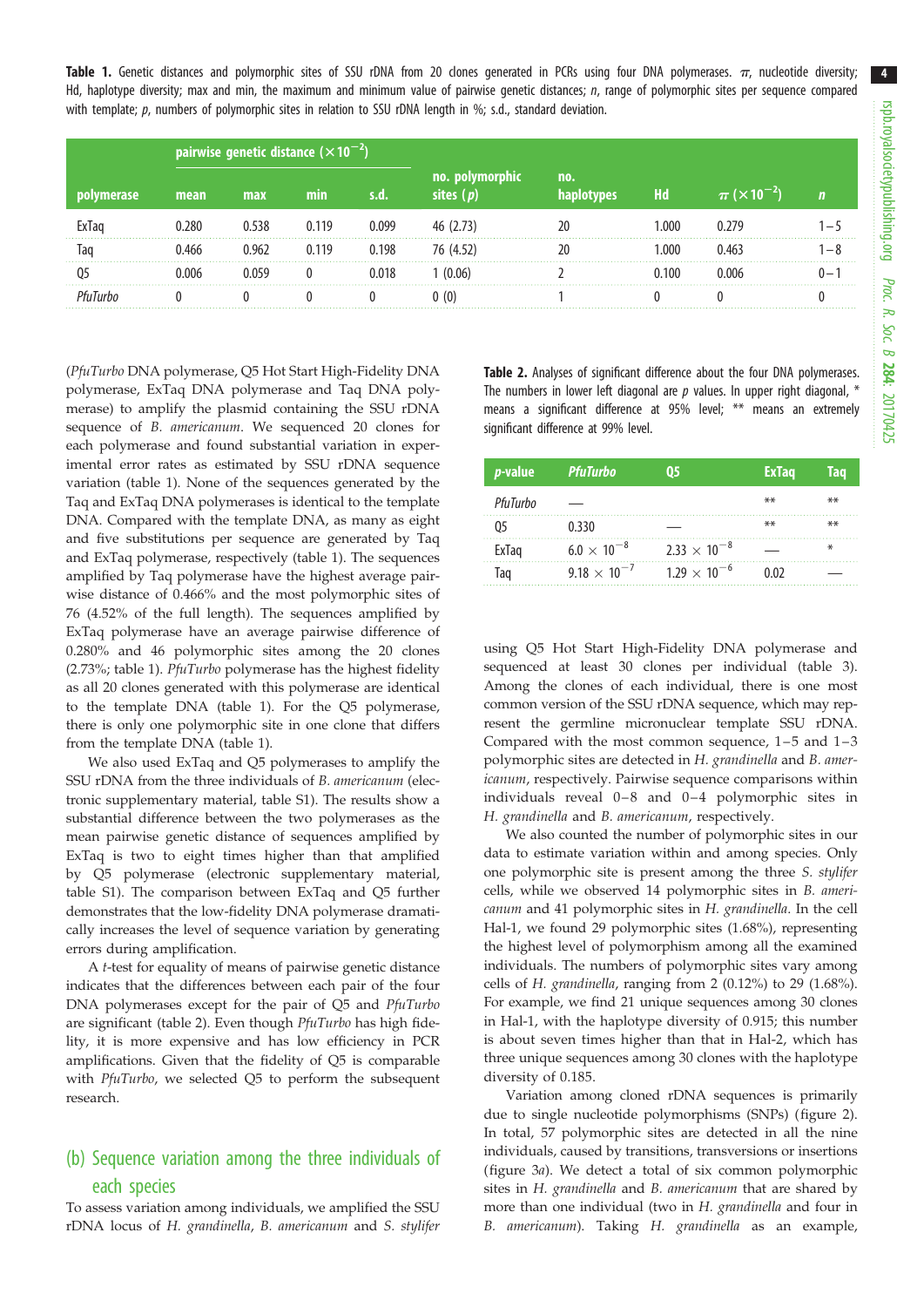<span id="page-6-0"></span>Table 3. Genetic distances, polymorphic sites and copy numbers of SSU rDNA amplified from three different cells of three species.  $\pi$ , nucleotide diversity; Hd, haplotype diversity; max and min, the maximum and minimum value of pairwise genetic distances; n, ranges of polymorphic sites compared with the most common sequences of each individual;  $p$ , numbers of polymorphic sites in relation to SSU rDNA length in %; s.d., standard deviation. The rDNA copy number of each individual is the mean value of three estimates.

| <b>DNA</b> polymerase                              |      | <b>Q5 Hot Start High-Fidelity</b> |           |          |                          |           |          |                       |            |            |  |
|----------------------------------------------------|------|-----------------------------------|-----------|----------|--------------------------|-----------|----------|-----------------------|------------|------------|--|
| species                                            |      | B. americanum (1683 bp)           |           |          | H. grandinella (1730 bp) |           |          | S. stylifer (1729 bp) |            |            |  |
| individual                                         |      |                                   |           | 3        |                          | 2         | 3        |                       | 7          | 3          |  |
| clones                                             |      | 30                                | 30        | 30       | 30                       | 31        | 35       | 34                    | 33         | 33         |  |
| pairwise genetic<br>distance<br>$(\times 10^{-2})$ | mean | 0.062                             | 0.025     | 0.061    | 0.123                    | 0.014     | 0.059    | 0.003                 | U          |            |  |
|                                                    | max  | 0.238                             | 0.119     | 0.179    | 0.446                    | 0.116     | 0.289    | 0.003                 |            |            |  |
|                                                    | min  | 0                                 | 0         | 0        | 0                        | 0         | 0        | $\bf{0}$              | 0          |            |  |
|                                                    | s.d. | 0.062                             | 0.032     | 0.055    | 0.085                    | 0.032     | 0.065    | 0.014                 | 0          | 0          |  |
| no. polymorphic sites $(p)$                        |      | 7(0.42)                           | 2(0.12)   | 6(0.30)  | 29 (1.68)                | 2(0.12)   | 10(0.58) | 1(0.06)               | 0(0)       | 0(0)       |  |
| no. of haplotypes                                  |      | 8                                 | 3         | 6        | 21                       | 3         |          | J.                    |            |            |  |
| Hd                                                 |      | 0.623                             | 0.393     | 0.669    | 0.915                    | 0.185     | 0.605    | 0.059                 | 0          | N          |  |
| $\pi$ ( $\times$ 10 <sup>-2</sup> )                |      | 0.062                             | 0.025     | 0.061    | 0.129                    | 0.014     | 0.059    | 0.003                 | 0          | U          |  |
| n                                                  |      | $1 - 3$                           |           | $1 - 2$  | $1 - 5$                  | $1 - 2$   | $1 - 4$  |                       | U          |            |  |
| no. common<br>sequences $(\%)$                     |      | 18(60.0)                          | 23 (76.7) | 15(50.0) | 9(30.0)                  | 28 (90.3) | 20(57.1) | 33(97.1)              | 33 (100.0) | 33 (100.0) |  |
| rDNA copy number                                   |      | 134 852                           | 105 313   | 9984     | 705 287                  | 335 128   | 663 265  | 4596                  | 1082       | 16 995     |  |
| s.d. of rDNA copies                                |      | 23 042                            | 6787      | 4884     | 35 116                   | 14 089    | 20 9 20  | 334                   | 31         | 267        |  |

polymorphic sites from the three individuals are mapped in the predicted secondary structure, which shows that polymorphisms are found in both stems and loops ([figure 4](#page-8-0)).

#### (c) rDNA copy number per cell

We estimated rDNA copy number per cell using qPCR analyses of genomic DNA extracted from single cell. For the DNA extraction kit, there is no washing or filtering step involved in the procedure, so it can be assumed that there is no loss of genomic DNA. The linear relationships obtained between the cycle threshold and rDNA copy number are shown in electronic supplementary material, figure S1.

Based on the standard curves and the  $C_T$  values of each single cell, we estimated the rDNA copies per cell and found that rDNA copies vary greatly among species (table 3). The rDNA copy number in H. grandinella is extremely high, with an average of  $567 893$  (s.d.  $= 165 482$ ), while it is  $83\,383$  (s.d. = 53 284) in B. americanum and only 7558 (s.d.  $= 6826$ ) in S. stylifer. The highest copy number is found in Hal-1, with  $705\,287 + 35\,116$  copies per cell, and the lowest is found in Str-2  $(1082 + 31)$ . Within species, rDNA copy numbers vary among individuals. For example, the rDNA copies among the three individuals differ by approximately 13-fold in B. americanum and approximately 15-fold in S. stylifer.

## (d) Correlations between rDNA copy number and SSU rDNA polymorphism

We used Pearson's correlation analysis to access the relationship between SSU rDNA sequence variation and copy number. The results indicate that both nucleotide diversity  $(r = 0.708, p = 0.033)$  and polymorphic site number  $(r = 1.708, p = 0.033)$ 0.799,  $p = 0.010$ ) are positively correlated with rDNA copy number, and the correlations are significant ( $p < 0.05$ ; [figure 3](#page-7-0)b; electronic supplementary material, figure S2).

## 4. Discussion

## (a) The fidelity of polymerase influences estimates of sequence variation

Understanding the sources of sequence variation is critical to biological research. For example, evolutionary relationships between different species are estimated in phylogenetic trees based on sequence variation [\[51](#page-11-0)], and variation is the basis for interpreting results of high-throughput environmental sequencing approaches used to estimate biodiversity [[52\]](#page-11-0). However, sequence variation can be generated by both the biology of the system and experimental errors. Consistent with previous studies, we find that levels of sequence variation in PCR amplifications are impacted by the fidelity of DNA polymerase [\[53](#page-11-0) –[55](#page-11-0)], with Taq polymerase leading to a higher level of variation than Q5 and PfuTurbo polymerases ([table 1](#page-5-0)). The substantial differences in variation estimated from SSU rDNA sequences amplified by Q5 and ExTaq polymerases in B. americanum further confirm that the polymerase with high fidelity is essential in studies of genetic variation to avoid inaccurate taxon identification (barcoding) and phylogenetic reconstruction.

#### (b) Intra-individual rDNA polymorphism in ciliates

Intra-individual rDNA polymorphism exists in a wide range of organisms [[34,35,](#page-10-0)[56](#page-11-0)–[59](#page-11-0)]. In oligotrichous (CI: Spirotrichea)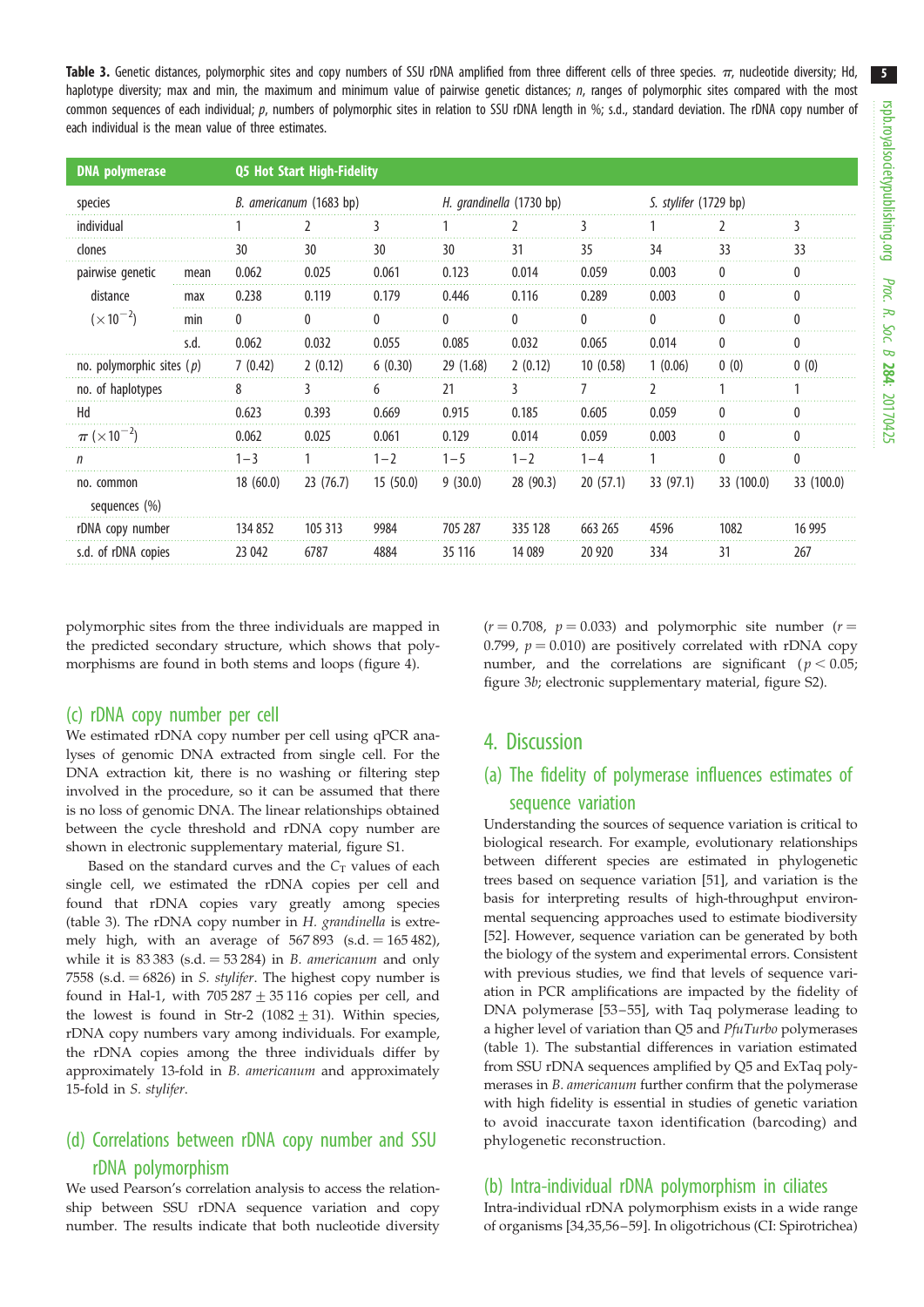<span id="page-7-0"></span>

Figure 2. Distribution of polymorphic sites in the SSU rDNA of Halteria grandinella, Blepharisma americanum and Strombidium stylifer amplified using Q5 Hot Start High-Fidelity DNA polymerase. Polymorphic sites are indicated by short vertical lines. The squares, circles and triangles represent the three individuals of each species. The two-way arrows indicate the hypervariable regions of SSU rDNA and the lengths of sequences are to scale. Hal, Halteria grandinella; Ble, Blepharisma americanum; Str, Strombidium stylifer. (Online version in colour.)



Figure 3. Polymorphic sites and rDNA copy numbers of Halteria grandinella, Blepharisma americanum and Strombidium stylifer. (a) Proportion of insertions, transitions and transversions of each individual. Transitions are further split into substitutions between C and T and between A and G. Transversions are split into substitutions between T and G, A and C, and A and T. (b) Graph of rDNA copy numbers and the number of polymorphic sites. The left vertical axis is copy number and the right is the number of polymorphic sites. The left columns represent copy numbers and the right columns indicate the number of polymorphic sites. Hal, Halteria grandinella; Ble, Blepharisma americanum; Str, Strombidium stylifer. (Online version in colour.)

and peritrichous ciliates (CI: Oligohymenophorea), high intra-individual polymorphisms of rDNA were reported with the highest pairwise genetic distance of 0.96% in the ITS region of a Vorticella species [[23\]](#page-10-0). However, the polymerase used in their research is Taq polymerase, which could generate an amount of misreading sites in PCR and exaggerate the sequence variation. Using Q5 Hot Start High-Fidelity polymerase, our results reveal the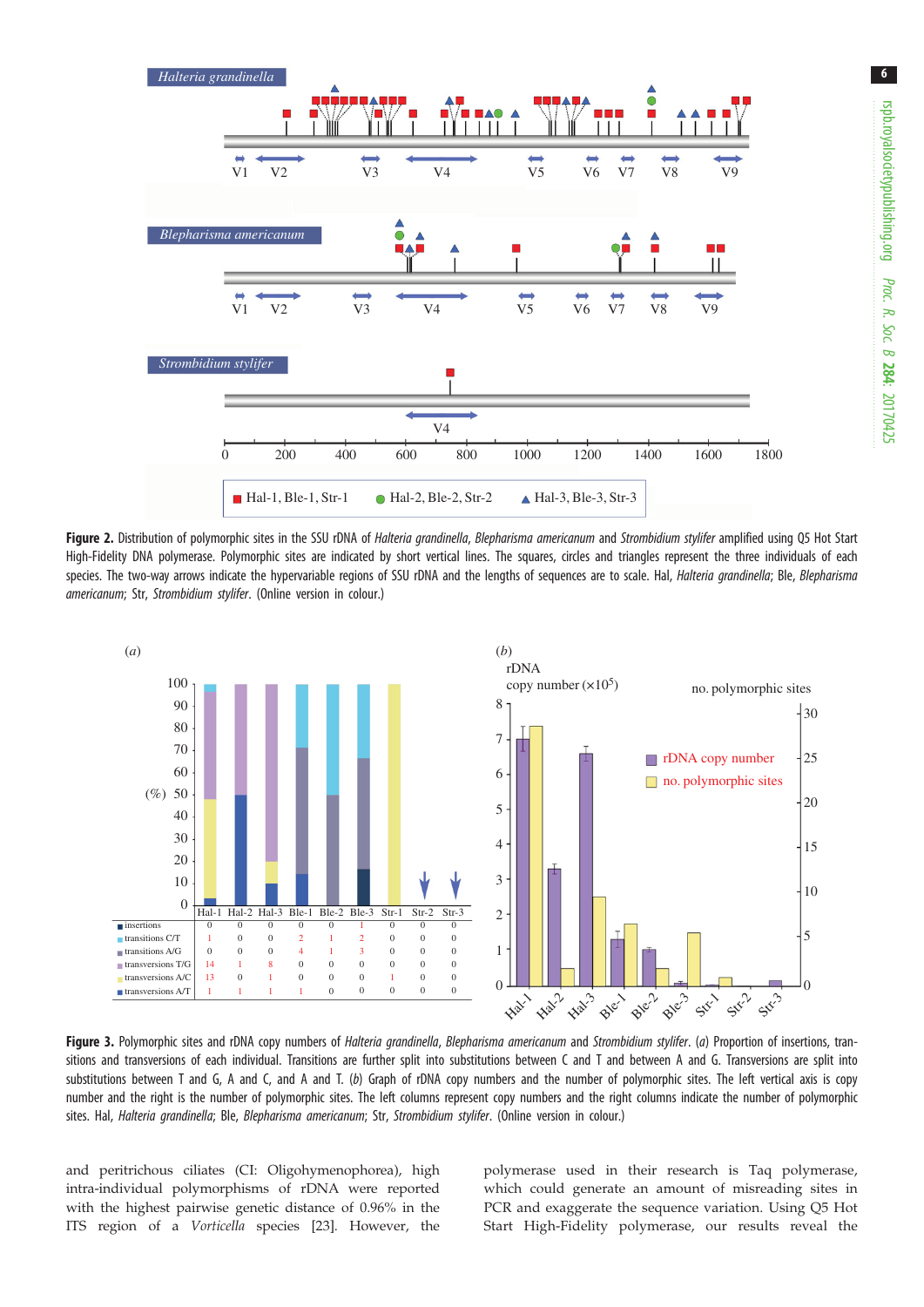<span id="page-8-0"></span>

Figure 4. Position of polymorphic sites in secondary structure of SSU rRNA of *Halteria grandinella*. The polymorphic sites of the three individuals are shown in four different colours and shapes. The star indicate the positions of shared polymorphic sites among the individuals. (Online version in colour.)

existence of intra-individual SSU rDNA polymorphism in ciliates, but the level of SSU rDNA polymorphism is lower [\(table 3](#page-6-0)).

The level of intra-individual SSU rDNA polymorphism varies greatly among the three ciliate species we studied and is positively correlated with the rDNA copy number, which is consistent with previous studies [\[23](#page-10-0)]. The high rDNA copy number increases the probability of mutations as DNA is replicated during the life cycle of the organisms. The rDNA copy number of H. grandinella is about seven times higher than that of *B. americanum* and 75 times higher than that of S. stylifer, increasing the probability of mutation immensely. The varying levels of intra-individual polymorphism may also reflect the age of macronucleus. Following sexual conjugation, macronucleus rDNA are amplified from the zygotic template during macronuclear development [\[60,61\]](#page-11-0). In vegetative growth, the macronucleus divides through amitosis, which can allow the accumulation of mutations [\[21\]](#page-10-0). Therefore, more polymorphic sites may reflect the age, or time since conjugation, of a macronucleus.

#### (c) rDNA copy number in ciliates

The rDNA copy number can be extremely high in ciliates. Before this study, the highest record of rDNA copy number in ciliates is about 316 000 in Vorticella sp. [[23\]](#page-10-0). In the present study, the average rDNA copy number of H. grandinella is 567 893 ( $n = 3$ , s.d. = 165 482), higher than any data reported previously in ciliates. However, rDNA copy numbers vary greatly within and between species, even when they fall within the same class ([figure 1\)](#page-4-0). For example, the peritrichs (e.g. Vorticella, Epistylis, Zoothamnium, etc.) have rDNA copies ranging from 3385 to 315 786, and the rDNA copy numbers in oligotrichs (CI: Spirotrichea) range from 30 247 to 172 889 [[23\]](#page-10-0). In this study, both H. grandinella and S. stylifer are assigned as oligotrichs based on morphological data, but their rDNA copy numbers are  $567 893$  (s.d.  $= 165 482$ ) and 7558 (s.d.  $= 6826$ ), respectively.

The rDNA copy numbers vary greatly not only among species, but also among individuals within species. For example, the rDNA copy numbers among the three individuals of B. americanum differ over 13-fold, and they differ over 15-fold in S. stylifer. The high level of divergence may reflect that individuals are in different stages of growth or under different nutritional conditions, as reported in T. pyriformis [[10,21\]](#page-10-0). Other explanations include the accumulation of mutations in ageing somatic macronuclei and the presence of unidentified cryptic species. The imprecise distribution of chromosomes following amitosis of macronuclei may also influence copy number [[16](#page-10-0)[,62](#page-11-0)]. The substantial variation of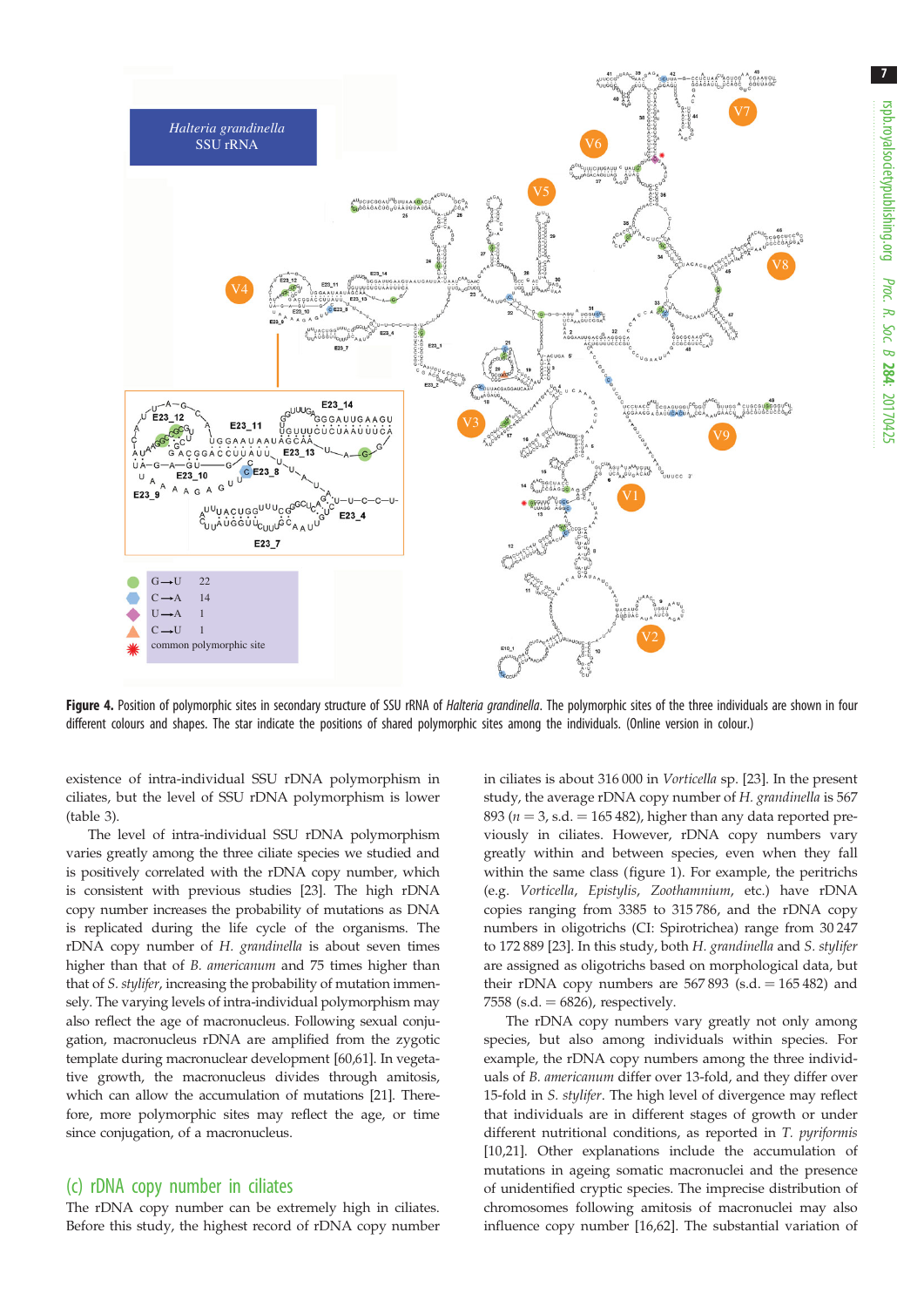<span id="page-9-0"></span>rDNA copy number among individuals of the same morphospecies may also reveal the presence of unidentified cryptic species. In C. uncinata, different cryptic species have 59 000 to 80 000 copies of rDNA [[24\]](#page-10-0).

Copy number of rDNA is suggested to be positively correlated with cell size and biovolume [[20,](#page-10-0)[63\]](#page-11-0). However, it is not always true in ciliates based on the data we generated combined with previously published estimates. For example, the rDNA copy number of H. grandinella is about seven times higher than that of B. americanum even though cells of B. *americanum* are much bigger than H. g*randinella* (180–260  $\times$ 60–130 μm versus 24–36  $\times$  22–32 μm) [\[64](#page-11-0),[65\]](#page-11-0). Furthermore, even though the cell size and biovolume of *S. stylifer* (40–70  $\times$  $20-45$  µm) are comparable with that of H. grandinella, the rDNA copy number of H. grandinella is about 80 times higher than that of S. stylifer ([table 3](#page-6-0)) [[66](#page-11-0)].

The rDNA copy number is positively correlated with genome size in eukaryotes but not in ciliates [\[17](#page-10-0)]. Ciliates have two distinct nuclei within each cell: the germline micronucleus and the highly processed (i.e. chromosomal fragmentation, DNA elimination, and DNA amplification) somatic macronucleus [[21\]](#page-10-0). Therefore, the genome size of the micronucleus and macronucleus could be largely different, not only within but also among species [[21,](#page-10-0)[67](#page-11-0)–[69](#page-11-0)]. As macronuclei are transcriptionally active, contributing virtually all expression during vegetative growth, one may argue that the macronucleus genome size should be counted. However, the macronucleus genome size of Tetrahymena thermophila is about 100 MB, with the rDNA copy number about 9000, while Oxytricha and Stylonychia have much higher rDNA copy numbers, but their macronucleus genome sizes are only about 50 MB [[70](#page-11-0)–[72](#page-11-0)]. Even though macronucleus genome sizes of ciliates range from 50 MB to 105 MB, which are smaller than most animals and plants [[17,](#page-10-0)[73,74](#page-11-0)], rDNA copy number in ciliates is much higher than that in animals and plants [[23\]](#page-10-0). The extremely high copy number of rDNA in ciliates might be an advantage that allows rapid adaptation to changing environments through fast synthesis of proteins [[23\]](#page-10-0). On the other hand, the gene copy number does not always correlate with its expression level, which means that DNA with high copy number may be expressed at low level [[24,](#page-10-0)[75,76](#page-11-0)]. Further studies of single cells isolated under varying conditions will allow these issues to be disentangled.

#### (d) Ecological implications

High-throughput sequencing has been applied to investigate the microbial diversity in a wide variety of systems, including deep marine waters, lakes, soils and marine sediments [[77](#page-11-0) – [79](#page-11-0)]. SSU rDNA is a universal marker for environmental surveys, especially the variable regions V4 and V9 [[13](#page-10-0),[80](#page-11-0)]. However, the number of predicted operational taxonomic units (OTUs) can increase due to the existence of rDNA copy number variation, pseudogenes and intracellular polymorphisms, then resulting in an overestimate of the community complexity [\[63,81\]](#page-11-0). The high rDNA copy number and the considerable variation within and between ciliate species highlight the difficulty of using rDNA variation to estimate the abundance of microbial eukaryotes in environmental samples [\[81,82](#page-11-0)]. The highest level of interspecific polymorphism for the full-length SSU rDNA among the three ciliate species we studied is 8 base pairs (0.46%) in H. grandinella, whereas the lowest level is 0 in S. stylifer. The highest levels of interspecific polymorphism in V4 and V9 regions among the three species are 3 (1.34%) and 2 (2.25%) base pairs in B. americanum, respectively. The substantial variation in patterns between species creates difficulty in setting cut-off to account for intra-individual polymorphism. Considering the existing data, different levels of cut-off (1% for the full length SSU rDNA, 2% for V4 region and 3% for V9 region) should be used to exclude the interspecific sequence variation. However, it may be too strict for some groups and results in underestimate of the biodiversity. A relatively complete database of intra-individual polymorphism and copy number variation among ciliates would help in estimating diversity from high-throughput sequencing based environmental researches.

Data accessibility. All sequence information has been archived on NCBI/ GenBank database under the accession numbers MF002385– MF002436. The datasets supporting this article have been uploaded as part of the electronic supplementary material.

Authors' contributions. F.G. conceived the study. C.W., T.Z. and Y.W. did the experiments and analysed the data. C.W. wrote the manuscript. F.G., L.A.K. and W.S. edited the manuscript.

Competing interests. We declare that we have no competing interests.

Funding. This work is supported by the Natural Science Foundation of China (grant numbers 31430077, 31522051, 41406135), a research grant by Qingdao government to W.S. (project no. 15-12-1-1-jch), an NIH grant to L.A.K. (1R15GM113177-01) and the Fundamental Research Funds for the Central Universities (201562029).

Acknowledgements. Many thanks are due to Mrs Ying Yan, Wen Song, Xiaotian Luo and Chunyu Lian, graduate students at OUC, for their help in species identification.

## **References**

- 1. Hillis DM, Dixon MT. 1991 Ribosomal DNA: molecular evolution and phylogenetic inference. Q. Rev. Biol. 66, 411– 453. [\(doi:10.1086/417338](http://dx.doi.org/10.1086/417338))
- 2. Wang P, Gao F, Huang J, Strüder-Kypke M, Yi Z. 2015 A case study to estimate the applicability of secondary structures of SSU –rRNA gene in taxonomy and phylogenetic analyses of ciliates. Zool. Scr. 44, 574– 585. [\(doi:10.1111/zsc.12122](http://dx.doi.org/10.1111/zsc.12122))
- 3. Chen X, Ma H, Al-Rasheid KA, Miao M. 2015 Molecular data suggests the ciliate Mesodinium (Protista: Ciliophora) might represent an undescribed taxon at class level. Zool. Syst. 40. 31 – 40. ([doi:10.11865/zs.20150102\)](http://dx.doi.org/10.11865/zs.20150102)
- 4. Elder Jr JF, Turner BJ. 1995 Concerted evolution of repetitive DNA sequences in eukaryotes. Q. Rev. Biol. 70, 297– 320. ([doi:10.1086/419073](http://dx.doi.org/10.1086/419073))
- 5. Hibbett DS et al. 2007 A higher-level phylogenetic classification of the fungi. Mycol. Res. 111, 509 – 547. ([doi:10.1016/j.mycres.2007.](http://dx.doi.org/10.1016/j.mycres.2007.03.004) [03.004](http://dx.doi.org/10.1016/j.mycres.2007.03.004))
- 6. Jiang J, Zhang Q, Warren A, Al-Rasheid KA, Song W. 2010 Morphology and SSU rRNA gene-based phylogeny of two marine Euplotes species E. orientalis spec. nov. and E. raikovi (Ciliophora,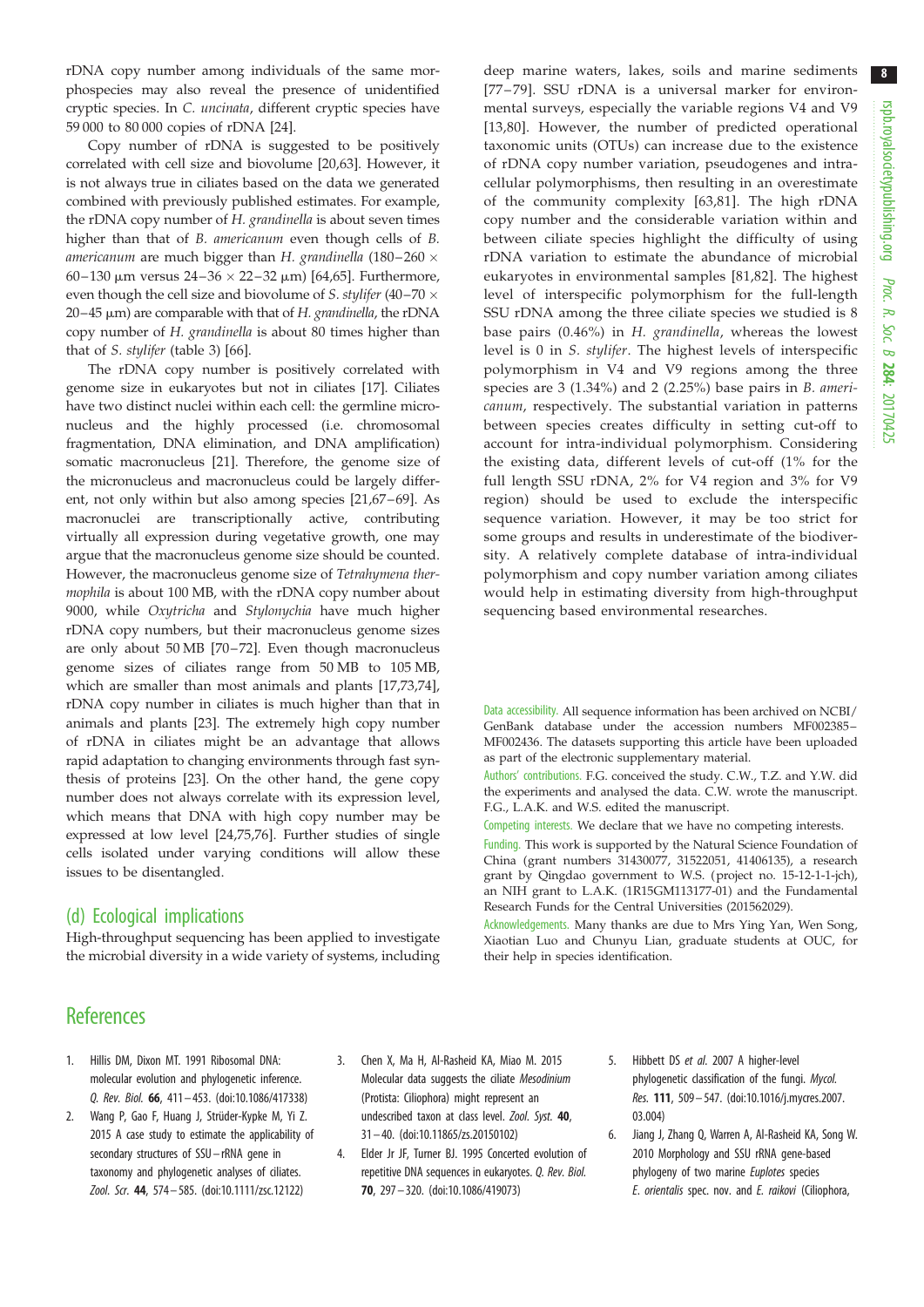rspb.royalsocietypublishing.org Proc. R. Soc. $\sigma$ 284: 20170425

9

<span id="page-10-0"></span>Euplotida). Eur. J. Protistol. 46, 121– 132. ([doi:10.](http://dx.doi.org/10.1016/j.ejop.2009.11.003) [1016/j.ejop.2009.11.003\)](http://dx.doi.org/10.1016/j.ejop.2009.11.003)

- 7. Saldarriaga JF, Taylor F, Keeling PJ, Cavalier-Smith T. 2001 Dinoflagellate nuclear SSU rRNA phylogeny suggests multiple plastid losses and replacements. J. Mol. Evol. 53, 204 – 213. [\(doi:10.1007/s002390010210\)](http://dx.doi.org/10.1007/s002390010210)
- 8. Woese CR, Kandler O, Wheelis ML. 1990 Towards a natural system of organisms: proposal for the domains Archaea, Bacteria, and Eucarya. Proc. Natl Acad. Sci. USA 87, 4576–4579. [\(doi:10.1073/pnas.87.12.4576\)](http://dx.doi.org/10.1073/pnas.87.12.4576)
- 9. Wylezich C, Nies G, Mylnikov AP, Tautz D, Arndt H. 2010 An evaluation of the use of the LSU rRNA D1-D5 domain for DNA-based taxonomy of eukaryotic protists. Protist 161, 342– 352. [\(doi:10.1016/j.protis.2010.01.003\)](http://dx.doi.org/10.1016/j.protis.2010.01.003)
- 10. Engberg J, Pearlman RE. 1972 The amount of ribosomal RNA genes in Tetrahymena pyriformis in different physiological states. Eur. J. Biochem. 26, 393–400. ([doi:10.1111/j.1432-1033.1972.tb01779.x\)](http://dx.doi.org/10.1111/j.1432-1033.1972.tb01779.x)
- 11. Marie D, Zhu F, Balagué, V., Ras J, Vaulot D. 2006 Eukaryotic picoplankton communities of the Mediterranean Sea in summer assessed by molecular approaches (DGGE, TTGE, QPCR). FEMS Microbiol. Ecol. 55, 403– 415. [\(doi:10.1111/j.1574-](http://dx.doi.org/10.1111/j.1574-6941.2005.00058.x) [6941.2005.00058.x](http://dx.doi.org/10.1111/j.1574-6941.2005.00058.x))
- 12. Pace NR. 1997 A molecular view of microbial diversity and the biosphere. Science 276, 734–740. [\(doi:10.1126/science.276.5313.734](http://dx.doi.org/10.1126/science.276.5313.734))
- 13. Amaral-Zettler LA, McCliment EA, Ducklow HW, Huse SM. 2009 A method for studying protistan diversity using massively parallel sequencing of V9 hypervariable regions of small-subunit ribosomal RNA genes. PLoS ONE 4, e6372. [\(doi:10.1371/](http://dx.doi.org/10.1371/annotation/50c43133-0df5-4b8b-8975-8cc37d4f2f26) [annotation/50c43133-0df5-4b8b-8975-](http://dx.doi.org/10.1371/annotation/50c43133-0df5-4b8b-8975-8cc37d4f2f26) [8cc37d4f2f26](http://dx.doi.org/10.1371/annotation/50c43133-0df5-4b8b-8975-8cc37d4f2f26))
- 14. Moreira D, López-García P. 2002 The molecular ecology of microbial eukaryotes unveils a hidden world. Trends Microbiol. 10, 31 – 38. ([doi:10.1016/](http://dx.doi.org/10.1016/S0966-842X(01)02257-0) [S0966-842X\(01\)02257-0\)](http://dx.doi.org/10.1016/S0966-842X(01)02257-0)
- 15. Stoeck T, Behnke A, Christen R, Amaral-Zettler L, Rodriguez-Mora MJ, Chistoserdov A, Orsi W, Edgcomb VP. 2009 Massively parallel tag sequencing reveals the complexity of anaerobic marine protistan communities. BMC Biol. 7, 1. [\(doi:10.1186/1741-7007-7-72](http://dx.doi.org/10.1186/1741-7007-7-72))
- 16. Parfrey LW, Lahr DJ, Katz LA. 2008 The dynamic nature of eukaryotic genomes. Mol. Biol. Evol. 25, 787– 794. ([doi:10.1093/molbev/msn032\)](http://dx.doi.org/10.1093/molbev/msn032)
- 17. Prokopowich CD, Gregory TR, Crease TJ. 2003 The correlation between rDNA copy number and genome size in eukaryotes. Genome 46, 48 – 50. [\(doi:10.1139/G02-103](http://dx.doi.org/10.1139/G02-103))
- 18. Simon D, Moline J, Helms G, Friedl T, Bhattacharya D. 2005 Divergent histories of rDNA group I introns in the lichen family Physciaceae. J. Mol. Evol. 60, 434– 446. ([doi:10.1007/s00239-004-0152-2\)](http://dx.doi.org/10.1007/s00239-004-0152-2)
- 19. Galluzzi L, Penna A, Bertozzini E, Vila M, Garcés E, Magnani M. 2004 Development of a real-time PCR assay for rapid detection and quantification of Alexandrium minutum (a dinoflagellate). Appl. Environ. Microbiol. 70, 1199– 1206. [\(doi:10.1128/](http://dx.doi.org/10.1128/AEM.70.2.1199-1206.2004) [AEM.70.2.1199-1206.2004](http://dx.doi.org/10.1128/AEM.70.2.1199-1206.2004))
- 20. Godhe A, Asplund ME, Härnström K, Saravanan V, Tyagi A, Karunasagar I. 2008 Quantification of diatom and dinoflagellate biomasses in coastal marine seawater samples by real-time PCR. Appl. Environ. Microbiol. 74, 7174 – 7182. [\(doi:10.1128/](http://dx.doi.org/10.1128/AEM.01298-08) [AEM.01298-08\)](http://dx.doi.org/10.1128/AEM.01298-08)
- 21. Prescott DM. 1994 The DNA of ciliated protozoa. Microbiol. Rev. 58, 233– 267.
- 22. Heyse G, Jönsson F, Chang W-J, Lipps HJ. 2010 RNA-dependent control of gene amplification. Proc. Natl Acad. Sci. USA 107, 22 134– 22 139. ([doi:10.](http://dx.doi.org/10.1073/pnas.1009284107) [1073/pnas.1009284107](http://dx.doi.org/10.1073/pnas.1009284107))
- 23. Gong J, Dong J, Liu X, Massana R. 2013 Extremely high copy numbers and polymorphisms of the rDNA operon estimated from single cell analysis of oligotrich and peritrich ciliates. Protist 164, 369 – 379. [\(doi:10.1016/j.protis.2012.11.006\)](http://dx.doi.org/10.1016/j.protis.2012.11.006)
- 24. Huang J, Katz LA. 2014 Nanochromosome copy number does not correlate with RNA levels though patterns are conserved between strains of the ciliate morphospecies Chilodonella uncinata. Protist 165, 445 – 451. [\(doi:10.1016/j.protis.2014.04.005\)](http://dx.doi.org/10.1016/j.protis.2014.04.005)
- 25. Appel DJ, Gordon TR. 1995 Intraspecific variation within populations of Fusarium oxysporum based on RFLP analysis of the intergenic spacer region of the rDNA. Exp. Mycol. 19, 120– 128. [\(doi:10.1006/emyc.](http://dx.doi.org/10.1006/emyc.1995.1014) [1995.1014\)](http://dx.doi.org/10.1006/emyc.1995.1014)
- 26. DePriest PT. 1993 Small subunit rDNA variation in a population of lichen fungi due to optional group-I introns. Gene 134, 67– 74. [\(doi:10.1016/0378-](http://dx.doi.org/10.1016/0378-1119(93)90175-3) [1119\(93\)90175-3](http://dx.doi.org/10.1016/0378-1119(93)90175-3))
- 27. Odorico D, Miller D. 1997 Variation in the ribosomal internal transcribed spacers and 5.8 S rDNA among five species of Acropora (Cnidaria; Scleractinia): patterns of variation consistent with reticulate evolution. Mol. Biol. Evol. 14, 465– 473. ([doi:10.](http://dx.doi.org/10.1093/oxfordjournals.molbev.a025783) [1093/oxfordjournals.molbev.a025783](http://dx.doi.org/10.1093/oxfordjournals.molbev.a025783))
- 28. Thornhill DJ, Lajeunesse TC, Santos SR. 2007 Measuring rDNA diversity in eukaryotic microbial systems: how intragenomic variation, pseudogenes, and PCR artifacts confound biodiversity estimates. Mol. Ecol. 16, 5326– 5340. [\(doi:10.1111/j.1365-](http://dx.doi.org/10.1111/j.1365-294X.2007.03576.x) [294X.2007.03576.x\)](http://dx.doi.org/10.1111/j.1365-294X.2007.03576.x)
- 29. Gernandt DS, Liston A, Piñero D. 2001 Variation in the nrDNA ITS of Pinus subsection Cembroides: implications for molecular systematic studies of pine species complexes. Mol. Phylogenet. Evol. 21, 449-467. ([doi:10.1006/mpev.2001.1026](http://dx.doi.org/10.1006/mpev.2001.1026))
- 30. Rehnstam-Holm A.-S., Godhe A, Anderson DM. 2002 Molecular studies of Dinophysis (Dinophyceae) species from Sweden and North America. Phycologia 41, 348 – 357. ([doi:10.2216/i0031-8884-41-4-348.1\)](http://dx.doi.org/10.2216/i0031-8884-41-4-348.1)
- 31. Santos SR, Kinzie RA, Sakai K, Coffroth MA. 2003 Molecular characterization of nuclear small subunit (18S) rDNA pseudogenes in a symbiotic dinoflagellate (Symbiodinium, Dinophyta). J. Eukaryot. Microbiol. 50, 417– 421. [\(doi:10.1111/j.](http://dx.doi.org/10.1111/j.1550-7408.2003.tb00264.x) [1550-7408.2003.tb00264.x\)](http://dx.doi.org/10.1111/j.1550-7408.2003.tb00264.x)
- 32. Yeung P, Kong K, Wong F, Wong J. 1996 Sequence data for two large-subunit rRNA genes from an Asian strain of Alexandrium catenella. Appl. Environ. Microbiol. 62, 4199– 4201.
- 33. Alverson AJ, Kolnick L. 2005 Intragenomic nucleotide polymorphism among small subunit (18 s) rDNA paralogs in the diatom genus Skeletonema (Bacillariophyta) 1. J. Phycol. 41, 1248–1257. [\(doi:10.1111/j.1529-8817.2005.00136.x](http://dx.doi.org/10.1111/j.1529-8817.2005.00136.x))
- 34. Simon UK, Weiß M. 2008 Intragenomic variation of fungal ribosomal genes is higher than previously thought. Mol. Biol. Evol. 25, 2251– 2254. ([doi:10.](http://dx.doi.org/10.1093/molbev/msn188) [1093/molbev/msn188](http://dx.doi.org/10.1093/molbev/msn188))
- 35. Gribble KE, Anderson DM. 2007 High intraindividual, intraspecific, and interspecific variability in largesubunit ribosomal DNA in the heterotrophic dinoflagellates Protoperidinium, Diplopsalis, and Preperidinium (Dinophyceae). Phycologia 46, 315– 324. [\(doi:10.2216/06-68.1\)](http://dx.doi.org/10.2216/06-68.1)
- 36. Coleman AW. 2005 Paramecium aurelia revisited. J. Eukaryot. Microbiol. 52, 68 – 77. ([doi:10.1111/j.](http://dx.doi.org/10.1111/j.1550-7408.2005.3327r.x) [1550-7408.2005.3327r.x](http://dx.doi.org/10.1111/j.1550-7408.2005.3327r.x))
- 37. Gong J, Kim S-J, Kim S-Y, Min G-S, Roberts DM, Warren A, Choi J-K. 2007 Taxonomic redescriptions of two ciliates, Protogastrostyla pulchra ng, n. comb. and Hemigastrostyla enigmatica (Ciliophora: Spirotrichea, Stichotrichia), with phylogenetic analyses based on 18S and 28S rRNA gene sequences. J. Eukaryot. Microbiol. 54, 468-478. ([doi:10.1111/j.1550-7408.2007.00288.x\)](http://dx.doi.org/10.1111/j.1550-7408.2007.00288.x)
- 38. Miao W, Fen WS, He YY, Yuan ZX, Shwn YF. 2004 Phylogenetic relationships of the subclass Peritrichia (Oligohymenophorea, Ciliophora) inferred from small subunit rRNA gene sequences. J. Eukaryot. Microbiol. 51, 180– 186. ([doi:10.1111/j.1550-7408.](http://dx.doi.org/10.1111/j.1550-7408.2004.tb00543.x) [2004.tb00543.x](http://dx.doi.org/10.1111/j.1550-7408.2004.tb00543.x))
- 39. Wilbert N. 1975 Eine verbesserte technik der protargolimprägnation für ciliaten. Mikrokosmos 64, 171– 179.
- 40. Medlin L, Elwood HJ, Stickel S, Sogin ML. 1988 The characterization of enzymatically amplified eukaryotic 16S-like rRNA-coding regions. Gene 71, 491– 499. [\(doi:10.1016/0378-1119\(88\)90066-2](http://dx.doi.org/10.1016/0378-1119(88)90066-2))
- 41. Hall TA. 1999 BioEdit: a user-friendly biological sequence alignment editor and analysis program for Windows 95/98/NT. Nucleic Acids Symp. Ser. 41, 95– 98.
- 42. Tamura K, Stecher G, Peterson D, Filipski A, Kumar S. 2013 MEGA6: molecular evolutionary genetics analysis version 6.0. Mol. Biol. Evol. 30, 2725– 2729. ([doi:10.1093/molbev/mst197\)](http://dx.doi.org/10.1093/molbev/mst197)
- 43. Librado P, Rozas J. 2009 DnaSP v5: a software for comprehensive analysis of DNA polymorphism data. Bioinformatics 25, 1451 – 1452. [\(doi:10.1093/](http://dx.doi.org/10.1093/bioinformatics/btp187) [bioinformatics/btp187](http://dx.doi.org/10.1093/bioinformatics/btp187))
- 44. Allen PJ, Bennett K, 2010 PASW statistics by SPSS: a practical guide: version 18.0. Melbourne, Australia: Cengage Learning Press.
- 45. Staroscik A. 2016 Calculator for determining the number of copies of a template. See [http://cels.uri.](http://cels.uri.edu/gsc/cndna.html) [edu/gsc/cndna.html.](http://cels.uri.edu/gsc/cndna.html)
- 46. Sela I, Ashkenazy H, Katoh K, Pupko T. 2015 GUIDANCE2: accurate detection of unreliable alignment regions accounting for the uncertainty of multiple parameters. Nucleic Acids Res.  $43$ ,  $7 - 14$ . ([doi:10.1093/nar/gkv318\)](http://dx.doi.org/10.1093/nar/gkv318)